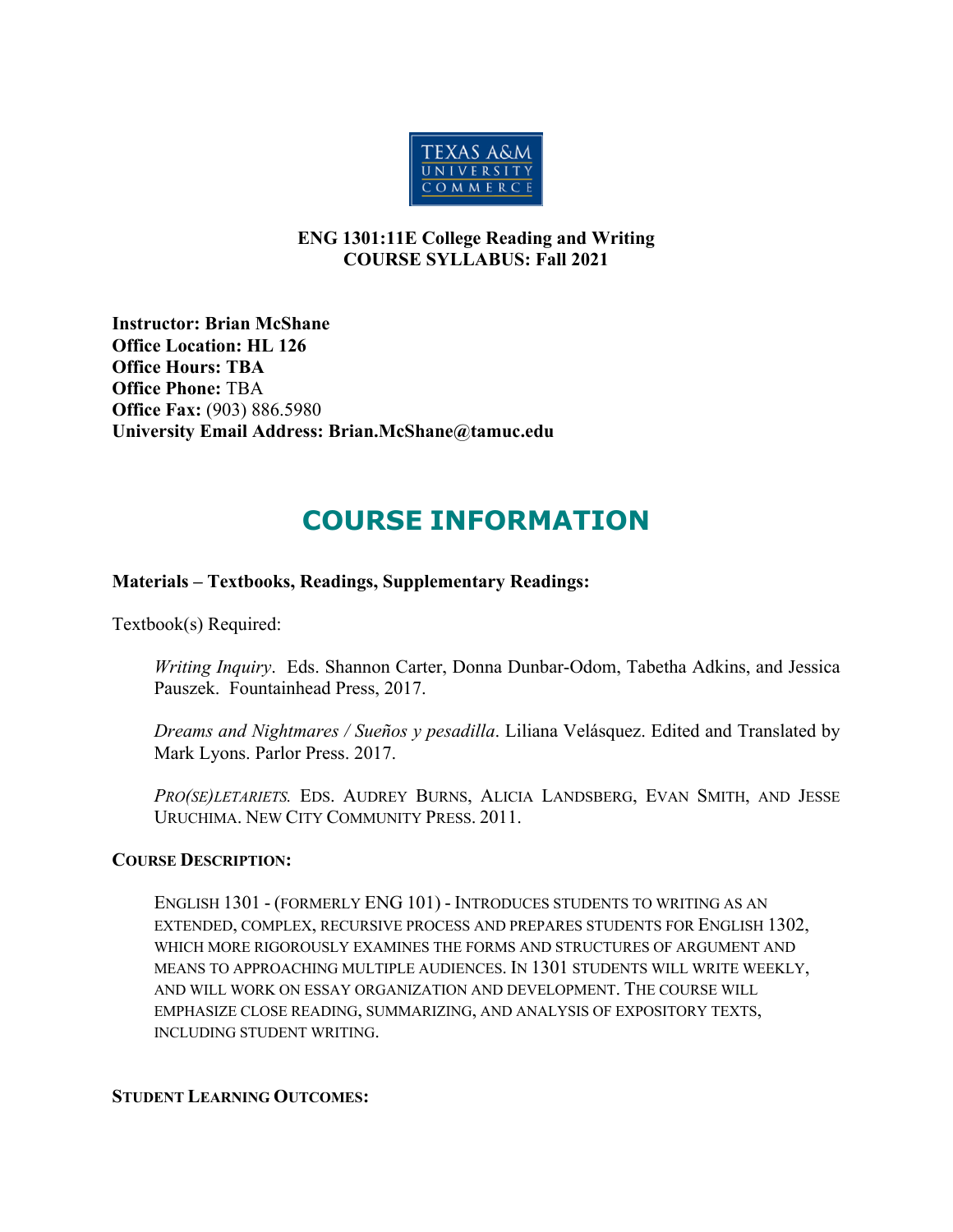- **1.** STUDENTS WILL BE ABLE TO ANALYZE, EVALUATE, OR SOLVE PROBLEMS WHEN GIVEN A SET OF CIRCUMSTANCES, DATA, TEXTS, OR ART.
- 2. IN WRITTEN, ORAL, AND/OR VISUAL COMMUNICATION, A&M-COMMERCE STUDENTS WILL COMMUNICATE IN A MANNER APPROPRIATE TO AUDIENCE AND OCCASION, WITH AN EVIDENT MESSAGE AND ORGANIZATIONAL STRUCTURE.
- 3. STUDENTS WILL BE ABLE TO WORK TOGETHER TOWARD A SHARED PURPOSE RELEVANT TO THE COURSE OR DISCIPLINE WITH A SENSE OF SHARED RESPONSIBILITY FOR MEETING THAT PURPOSE.
- 4. STUDENTS WILL UNDERSTAND AND PRACTICE ACADEMIC HONESTY.

## **COURSE REQUIREMENTS**

**Instructional / Methods / Activities Assessments**

**Major Writing Assignments (WAs): See Writing Inquiry for full descriptions of WAs**

### **GRADING**

#### **90%-100%= A, 80-89%= B, 70-79%= C, 60-69%= D, 59% & below= F**

| <b>Assignment Name</b>                              | <b>Percentage of Grade</b> |
|-----------------------------------------------------|----------------------------|
| Writing Assignment #1: Narrating Literacy           | 15%                        |
| Writing Assignment #2: Expanding Literacy           | 15%                        |
| Group Presentation and Reflection                   | 15%                        |
| Writing Assignment #3: Tensions in Literacy         | 15%                        |
| Writing Assignment #4: FINAL PROJECT and Reflection | <b>20%</b>                 |
| Quizzes/Participation                               | 10%                        |
| In-class writing/Reading Responses/Homework         | 10%                        |

## **TECHNOLOGY REQUIREMENTS**

You will need:

-Flash drive or other means (dropbox.com account, for example) of storing digital versions of the essays and other written material you generate (always, always keep a backup of everything you turn in!)

-A valid, working email address that you check often (everyday)

- Regular internet access (additional readings available online)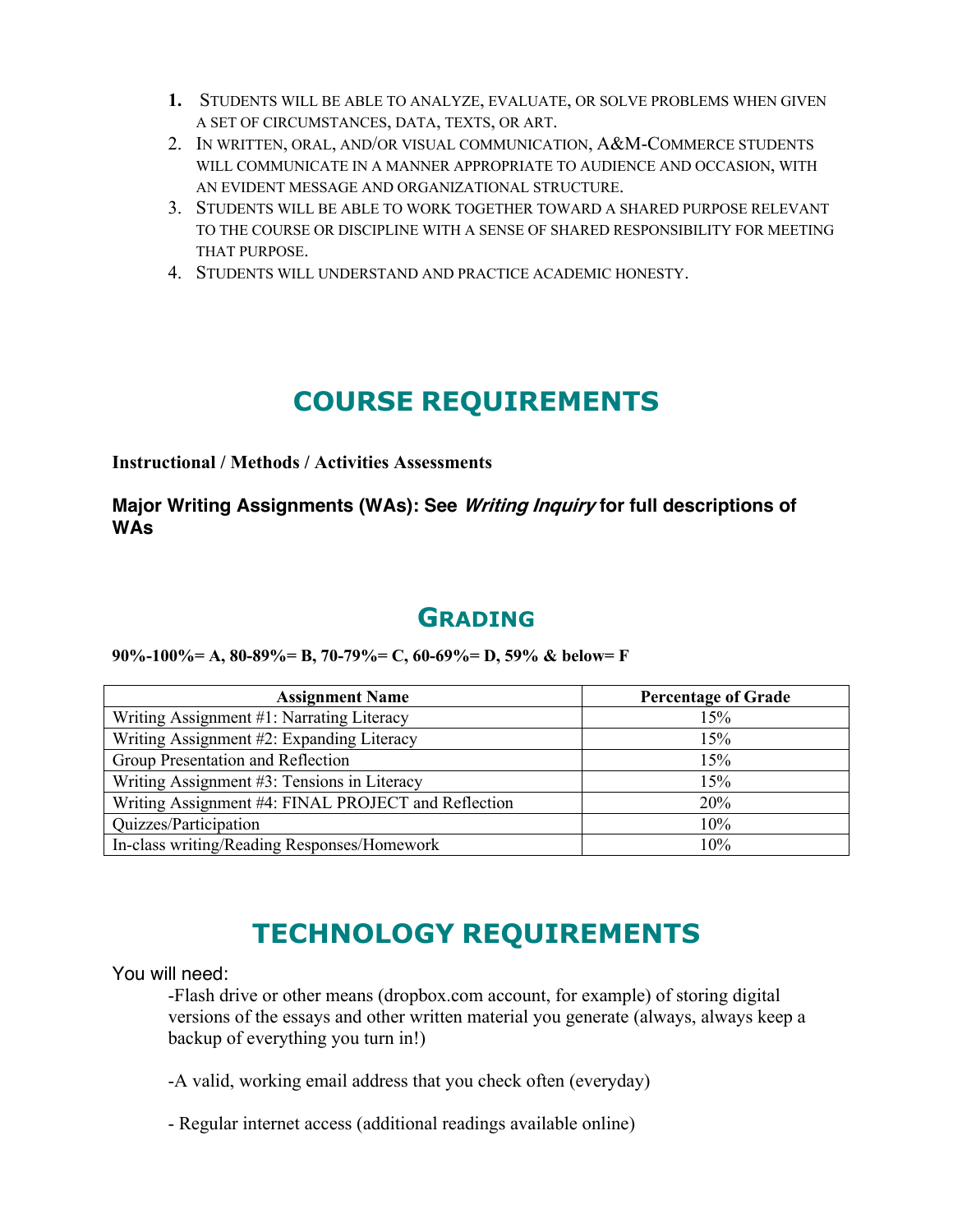-Access to a computer with a word processing program and a printer (assignments must be typed and printed)

-Ability to print 30-50 pages throughout the semester (funds, ink, paper, etc.)

-Many teachers require students to access an eCollege course shell for supplemental course information

## **COMMUNICATION AND SUPPORT**

Please contact you instructor with any questions you may have. Your instructor's communication preference is e-mail, and his address is: **brian.mcshane@tamuc.edu**. Also, each instructor in the department of literature and languages is required to keep at least three office hours per course per week.

#### **Grievance Procedure:**

Students who have concerns regarding their courses should first address those concerns with the assigned instructor in order to reach a resolution. Students who are unsatisfied with the outcome of that conversation or have not been able to meet individually with their instructor, whether inperson, by email, by telephone, or by another communication medium, should then schedule an appointment with the Director of Writing, Dr. Ashanka Kumari, by completing a student grievance form available on the program website:

http://www.tamuc.edu/academics/colleges/humanitiesSocialSciencesArts/departments/literatureL anguages/firstYearWriting/informationForStudents.aspx).

Where applicable, students should also consult University Procedure 13.99.99.R0.05 ("Student Appeal of Instructor Evaluation").

Departmental Chain of Command for ENG 100/1301/1302 courses: Instructor -> Dr. Ashanka Kumari, Director of Writing -> Dr. Karen Roggenkamp, Assistant Department Head or Dr. Hunter Hayes, Department Head

**Collection of Data for Measuring Institutional Effectiveness** 

In order to measure the level of compliance with the university's Institutional Effectiveness guidelines, throughout the semester, I will collect some of the ungraded texts you produce. The texts will be part of a portfolio created on your behalf and will be measured to ensure that our program "promotes practices that result in higher student academic achievement; an enhanced student experience; aligned and transparent decisions; and readily available information for improvement, accountability, and accreditation" (see "Department of Institutional Effectiveness,"

http://www.tamuc.edu/aboutus/institutionalEffectiveness/default.aspx). This is solely an assessment of program effectiveness and in no way affects students' course grades or GPAs.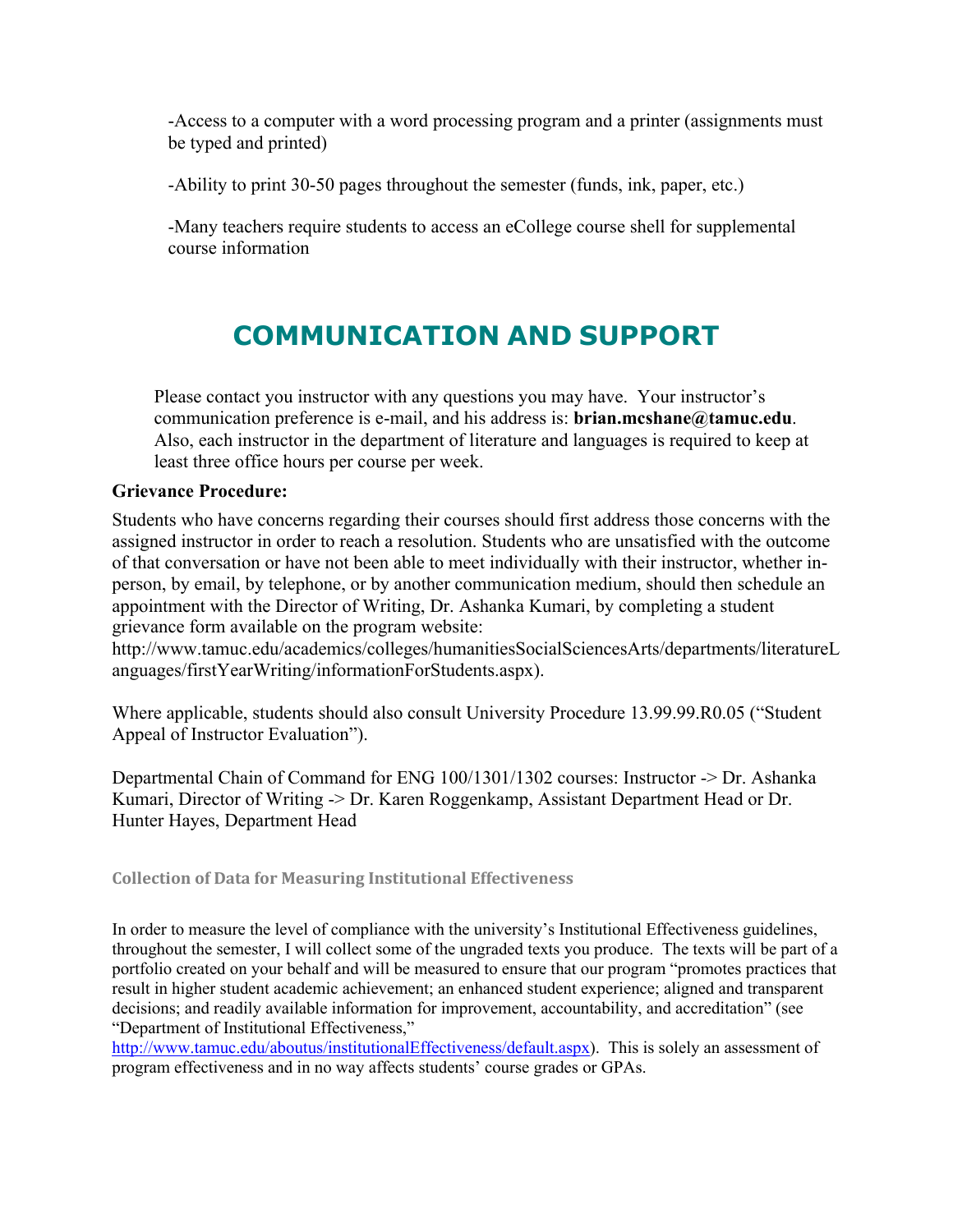# **COURSE AND UNIVERSITY PROCEDURES/POLICIES**

#### **Course Specific Procedures:**

#### *COVID-19 Statement:*

We are still in the midst of a pandemic. While the university is not mandating any safety protocols, including vaccinations, social distancing, and masks, this does not mean we cannot take responsibility for the health of ourselves and our classmates. To this end, I am going to be wearing a mask during our on-the-ground meetings even though I've been vaccinated, and I encourage you to do the same. If you feel under the weather, STAY HOME. We will make accommodations for the missing work. Wherever possible, avoid large gatherings and risky behavior. Remember: this virus has killed hundreds of thousands in America alone, and should be treated as such. Some students will have more direct impacts in their lives than others, so exercise care when discussing COVID as a topic.

#### *Anti-Racist Statement:*

This course discusses things like economic class, educational opportunities, and other aspects of access to literacy that present a racial disparity in this country. It is the position of this class to call out such structural deficiencies as wrong, as racist. This subject will no doubt cause some students discomfort. Please be patient as we wade through these discussions together. To this end, this course will not tolerate willful insensitive language with respect to sex, race, gender, or orientation, but will attempt to understand how things like racism and sexism led to the barriers some of our authors had to overcome.

#### *Attendance Policy*

All classes will begin with some writing activity. This might be a quick question to answer, a prompt to think about and respond to, or an in-class writing exercise. These collected exercises will be counted as both attendance/participation as well as possibly being reflected in another graded area. Because of this, attendance is important. Please make every effort to be in the classroom on time to ensure participation in the first activity of the class. **Excused absences (University sanctioned events/military events/other documented cases) have no bearing on grades.**

#### *Late Work*

Late work is defined as work submitted *after* the assigned due date *without* an extension. Extensions are granted on a universal basis provided they are asked for *before* the day the assignment is due. Late work is subject to a 10-point-per-day penalty, without documented emergency as exception.

#### *Academic Honesty/ Plagiarism*

The official departmental policy: "Instructors in the Department of Literature and Languages do not tolerate plagiarism and other forms of academic dishonestly. Instructors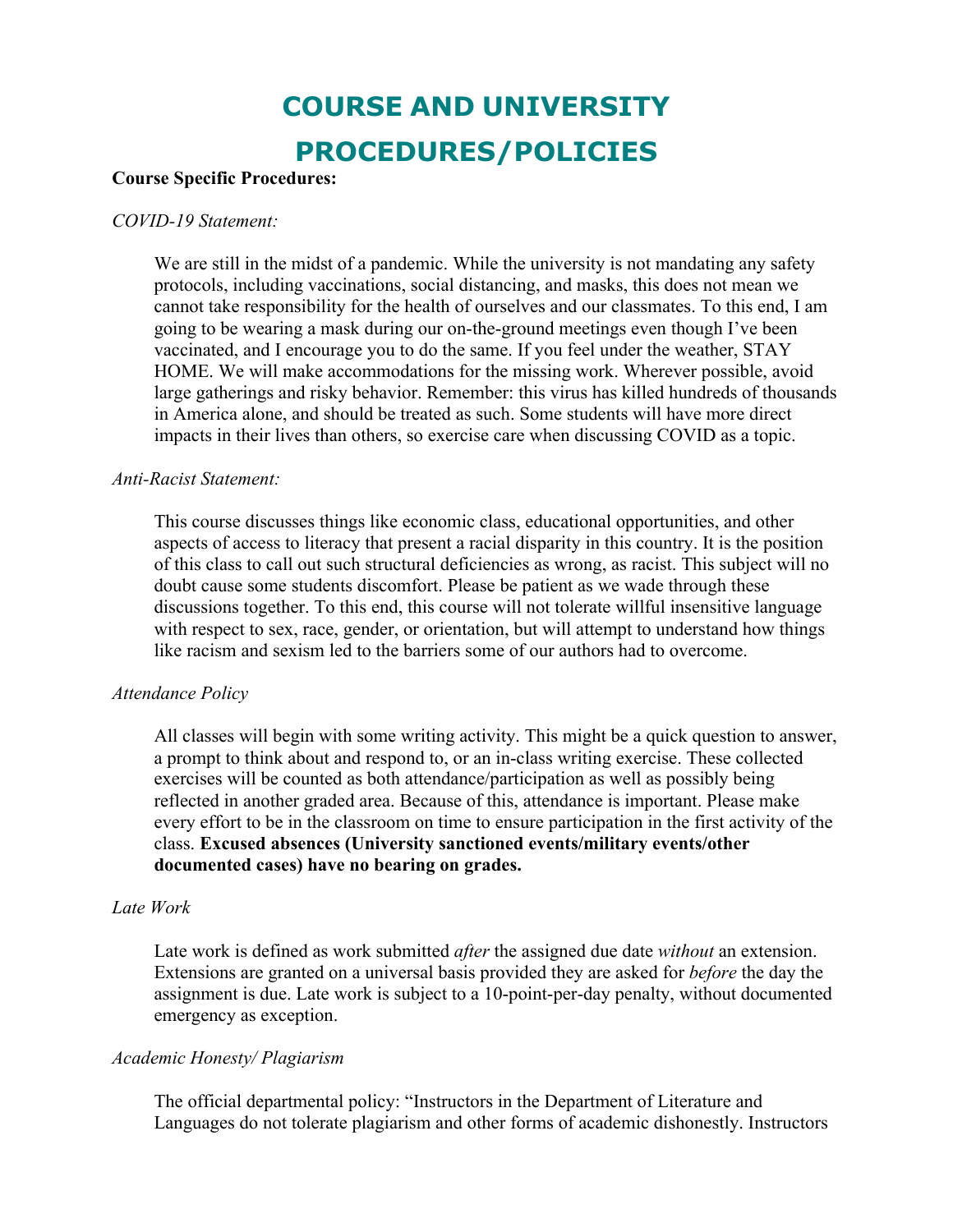uphold and support the highest academic standards, and students are expected to do likewise. Penalties for students guilty of academic dishonesty include disciplinary probation, suspension, and expulsion. (Texas A&M University-Commerce Code of Student Conduct 5.b [1,2,3])

If you ever have any questions about a particular use of a source, always ask your instructor. They want you to avoid plagiarism, too, so they will help you do so whenever and wherever they can. Do what you can to take advantage of this support—to look innocent in addition to being innocent when it comes to charges of plagiarism.

Students guilty of academic dishonesty of plagiarism can expect to fail the assignment in question or the entire course depending on the nature of the incident.

#### *On University-Sanctioned Activities*

To accommodate students who participate in university-sanctioned activities, the First-Year Composition Program offers sections of this course at various times of the day and week. If you think that this course may conflict with a university-sanctioned activity in which you are involved--athletics, etc.--please see your instructor after class on the first day*.* 

#### **University Specific Procedures:**

Tenets of Common Behavior statement: All students enrolled at the university shall follow the tenets of common decency and acceptable behavior conducive to a positive learning environment. (See current Student Guidebook);

Campus Concealed Carry statement: Campus Concealed Carry - Texas Senate Bill - 11 (Government Code 411.2031, et al.) authorizes the carrying of a concealed handgun in Texas A&M University-Commerce buildings only by persons who have been issued and are in possession of a Texas License to Carry a Handgun. Qualified law enforcement officers or those who are otherwise authorized to carry a concealed handgun in the State of Texas are also permitted to do so. Pursuant to Penal Code (PC) 46.035 and A&MCommerce Rule 34.06.02.R1, license holders may not carry a concealed handgun in restricted locations. For a list of locations, please refer to

((http://www.tamuc.edu/aboutUs/policiesProceduresStandardsStatements/rulesProcedure s/34SafetyOfEmployeesAndStudents/34.06.02.R1.pdf) and/or consult your event organizer). Pursuant to PC 46.035, the open carrying of handguns is prohibited on all A&M-Commerce campuses. Report violations to the University Police Department at 903-886-5868 or 9-1-1.

Nondiscrimination notice: A&M–Commerce will comply in the classroom, and in online courses, with all federal and state laws prohibiting discrimination and related retaliation on the basis of race, color, religion, sex, national origin, disability, age, genetic information or veteran status. Further, an environment free from discrimination on the basis of sexual orientation, gender identity, or gender expression will be maintained.

Students with Disabilities information: The Americans with Disabilities Act (ADA) is a federal anti-discrimination statute that provides comprehensive civil rights protection for persons with disabilities. Among other things, this legislation requires that all students with disabilities be guaranteed a learning environment that provides for reasonable accommodation of their disabilities. If you have a disability requiring an accommodation, please contact: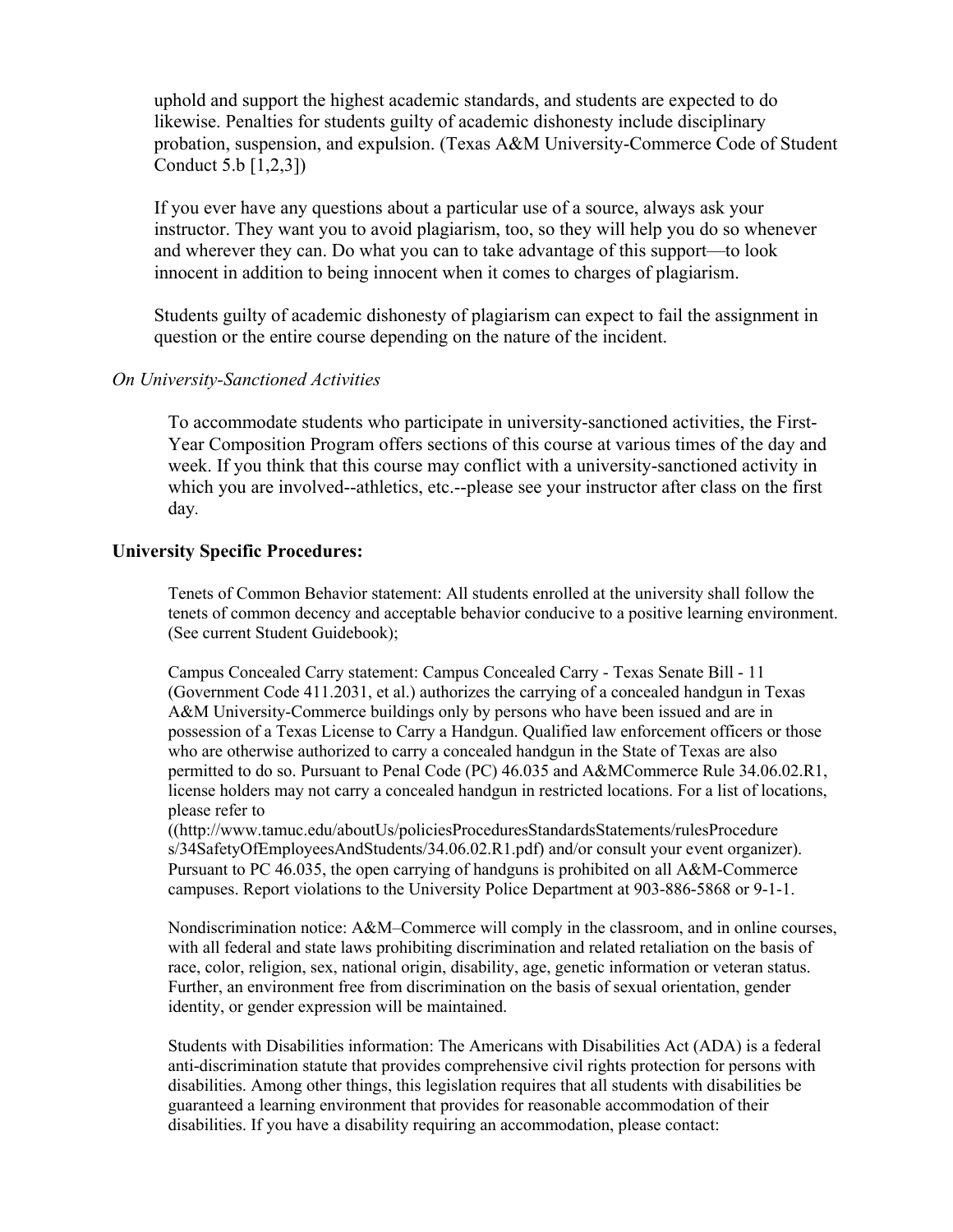Student Disability Resources & Services Texas A&M University-Commerce Gee Library, Room 162 Phone (903) 886-5150 or (903) 886-5835 Fax (903) 468- 8148 StudentDisabilityServices@tamuc.edu

# **COURSE OUTLINE / CALENDAR**

#### **Weekly Schedule:**

The instructor reserves the right to adjust this schedule throughout the semester to accommodate for class needs, unexpected weather, etc.

#### **Week 1:**

Introduction to *Writing Inquiry* Part I: Getting Started ("Some things we know about teaching" Activity in class) Brandt; Gee

#### **Week 2:**

WA 1 introduction. **WA 1 peer review**

#### **Week 3:**

Opperman; Malcolm X; Alexie **In-Class Writing Exercise**

#### **Week 4:**

**WA 1 Revision due**; Ch 2 Introduction of Writing Inquiry; Pritchard; Green, Carter, Young **WA 2 introduction**

#### **Week 5:**

**Student Conferences** 

#### **Week 6:**

hooks; Selections from *Pro(se)letariats*  **In-Class Writing Exercise WA 2 PEER REVIEW** 

#### **Week 7:**

Catch up/check in; Introduce Midterm Project Work on Midterm Project in class **WA 2 Revision due**; Work on Midterm Project in class

#### **Week 8: Midterm Projects**

Work in Groups on Midterm

#### **Week 9:**